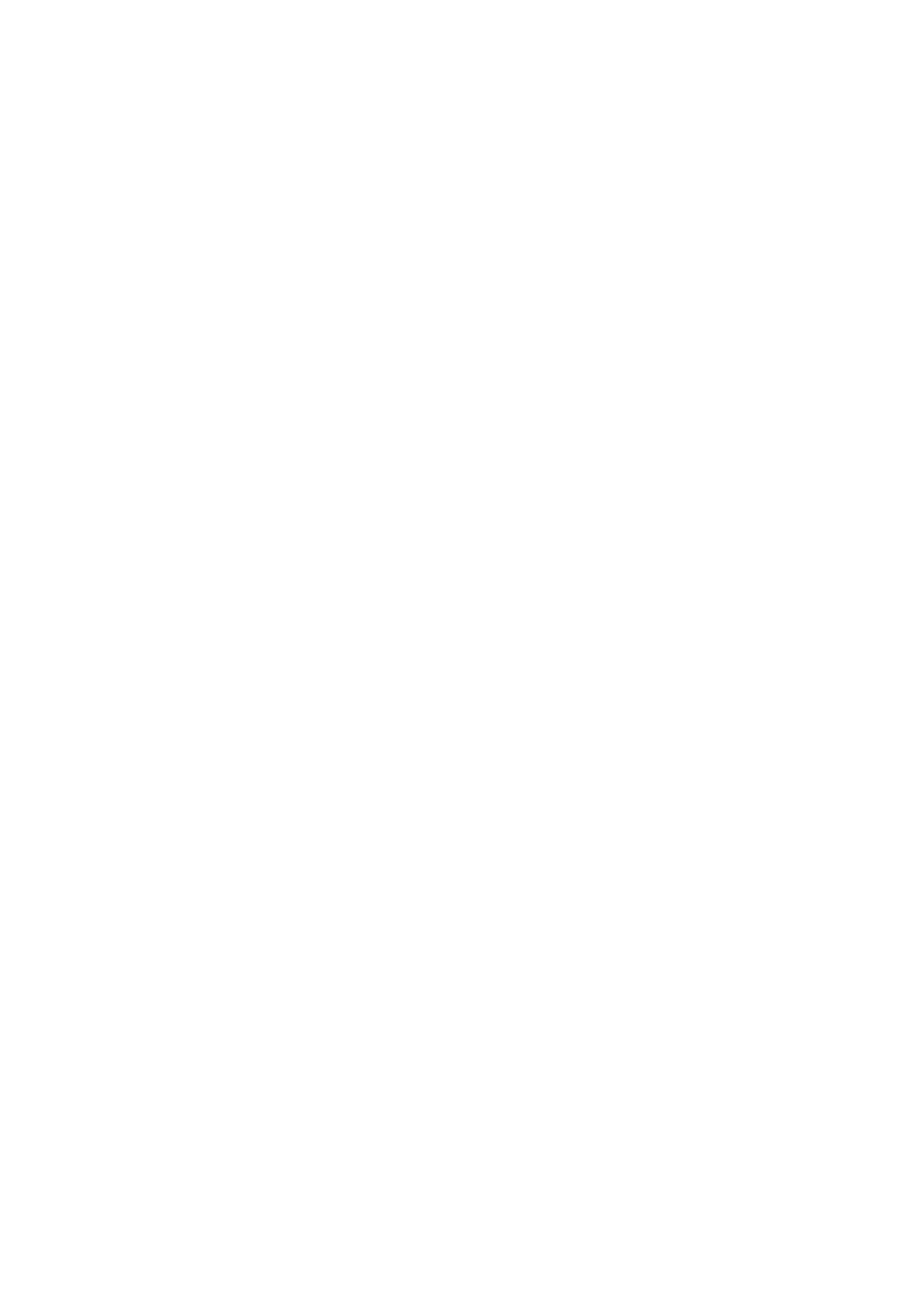# **Vulnerability and Over-Exploitation of Grey Mullet in UK Waters.**

## **1. Introduction**

There are three species of *Mugilidae* commonly present in UK waters; Golden-Grey Mullet (*Liza aurata*), Thin-lipped Grey Mullet (*Liza ramada*) and Thick-lipped Grey Mullet (*Chelon labrosus*). They have been regarded as having limited commercial interest with consequently no limit on catches and are simply collectively named as "grey mullet" for reporting landings; this takes no account of the individual species ecology, growth rates, or size at maturity. This perceived lack of commercial interest has resulted in little scientific interest and no studies on population size and dynamics, and fails to recognise the increased commercial interest as populations of other species decline.

It is a recognised science-based and common-sense approach that exploitation should not take place until the majority of the fish stock has spawned at least once. The Marine Management Organisation (MMO) has set no Minimum Conservation Reference Size (MCRS) for any of the species, and five of the Inshore Fisheries and Conservation Authorities (IFCAs) have no prescribed size limit. Where IFCAs have set limits - two at 20cm and two at 30cm – they are below the size at which thin-lipped and thick-lipped mullet are known to first spawn in UK and Irish waters.

Although mullet have always been targeted to some degree, especially by inshore fishermen, the recent restrictions on fishing for bass, *Dicentrarchus labrax*, has seemingly led to an increase in commercial exploitation of grey mullet. Landing statistics clearly demonstrate falling catches because, or in spite, of this increased interest. This in turn leads to an increase of their value and further exploitation pressure as their population declines.

The slow growth, late maturity, biannual spawning and high site fidelity of grey mullet renders them highly vulnerable to over-exploitation, and evidence there is evidence that many local populations have already declined. The setting of a realistic MCRS should be seen as a minimum management measure together with limiting gill-netting in estuaries and near-shore areas and eliminating the exploitation of pre-spawning accumulations in winter.

# **2. Growth & Maturity of Grey Mullet**

The earliest studies on the growth and maturity of grey mullet around the British Isles are those of Kennedy and Fitzmaurice (1969) for Ireland and Hickling (1970) for England, North Wales and the Scilly Isles.

Kennedy & Fitzmaurice examined more than 900 thick-lipped grey mullet from 23 different localities around the Irish coast with a size range of 1.5 to 58.5 cm fork length. They were sourced mainly from gill net and rod & line and hand net for sampling fry.

Hickling (1970) studied 1377 thick-lipped mullet, 44 thin-lipped mullet and 73 golden grey mullet. The Thick-lipped mullet, sampled from Essex to Cumbria and the Isles of Man and Scilly, were aged between and 2 and 15 years old and from 9 to 57 cm in total length.

Figure 1 shows the mean length and at age of thick-lipped mullet from both studies, that of Hickling by closed circles from scales and triangles from opercula, and of Kennedy & Fitzmaurice by open circles (from scales). These emphasise the slow growth and longevity of the species in Northern Europe. The youngest mature male was aged 9 years (38 cm) with others aged 10, whereas other males aged 10 and 11 were still immature. It appeared that females did not spawn every year, but the smallest gravid females were aged 11 (40.9 cm) and 12 (41.6 cm). 50% of the males were mature at 40 cm and females at 47 cm. Therefore, not only were the thick-lipped grey mullet long-lived and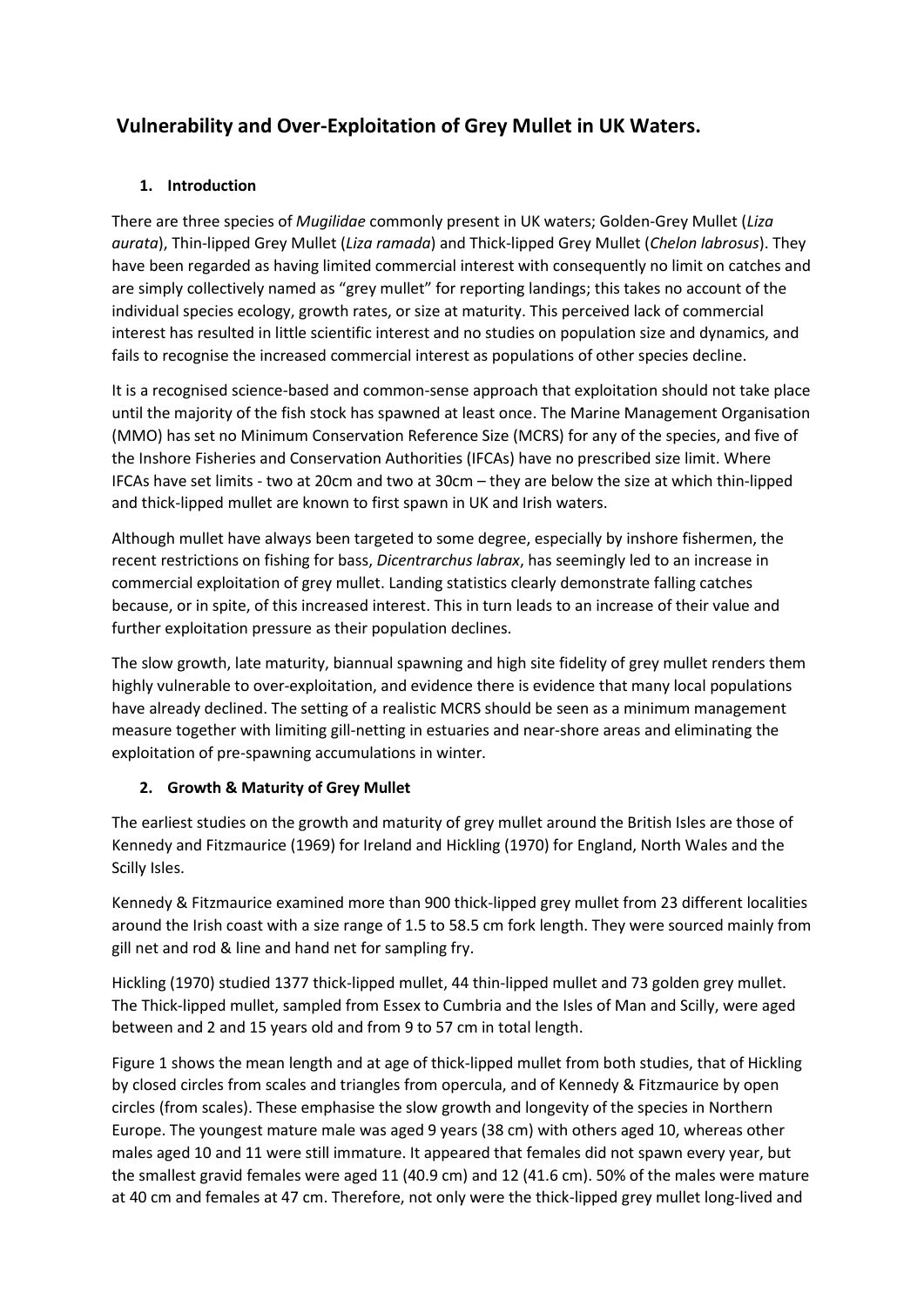

Figure 1 . Growth of Thick-lipped Mullet from England and the Isles of Man and Scillies: closed circles from scales, triangles from operculum (Hickling, 1970) using total length. Open circles are from Kennedy and Fitzmaurice (1969) using fork length.



slow-growing but also very late maturing, with some females not spawning every year. Hickling concluded that females grew slightly faster than males and are dominant among older fish.

There had been no further studies on growth and maturity of thick-lipped mullet in England and Wales until very recently (Tulkani 2017). This examined 373 specimens predominantly caught from commercial gillnets in Northwest Wales and supplemented by a small number of juveniles captured by shore seine net. The larger fish ranged from 373 – 580mm for males and 380 – 680mm for females. Their length at age is shown in Figure 2 and is very similar to the previous works. The smallest mature female was 48cm in length.

Quite clearly, to comply with the recognised fundamental approach that species be allowed to spawn at least once before harvesting, the minimum size limit for thick-lipped and thin-lipped mullet should be 40 cm for males and 47 cm for females. Because sexing is difficult in live fish, 47 cm must be the default position.

The MMO has no MCRS for any species of grey mullet, but in England and Wales the IFCAs (and Welsh Government) may set minimum landing sizes (mls) for fish caught within their six nautical mile limit jurisdiction. The current mls set by the various bodies is as follows:

• Northeastern, Eastern, Devon & Severn, Sussex and the Isles of Scilly each have no minimum size limit.

• Northumberland has no byelaw size limit,

but recommends a minimum retention size of 47 cm for grey mullet "as recommended by the Angling Trust". It is unclear to which sector this might apply, but it obviously has no legal basis.

- Cornwall for "Grey Mullet (*Mugil spp.*)" 20 cm. There are no *Mugil* species commonly found.
- N & NW Wales *Chelon labrosus* 20 cm
- Southern and Kent & Essex "Grey Mullet" 30 cm
- S & SW Wales thick-lipped mullet 35 cm.

All IFCAs have a vision that they will *lead, champion and manage a sustainable marine environment and inshore fisheries, by successfully securing the right balance between social, environmental and economic benefits to ensure healthy seas, sustainable fisheries and a viable industry*  (http://www.association-ifca.org.uk/about-us/defra-guidance-to-the-ifcas)*.* It is quite clear that they are failing in this goal in relation to thick-lipped and thin-lipped grey mullet in all cases and golden grey mullet in many. The Angling Trust - the national body representing anglers in England and Wales – has published recommendations for minimum retention size for thick lipped and thin lipped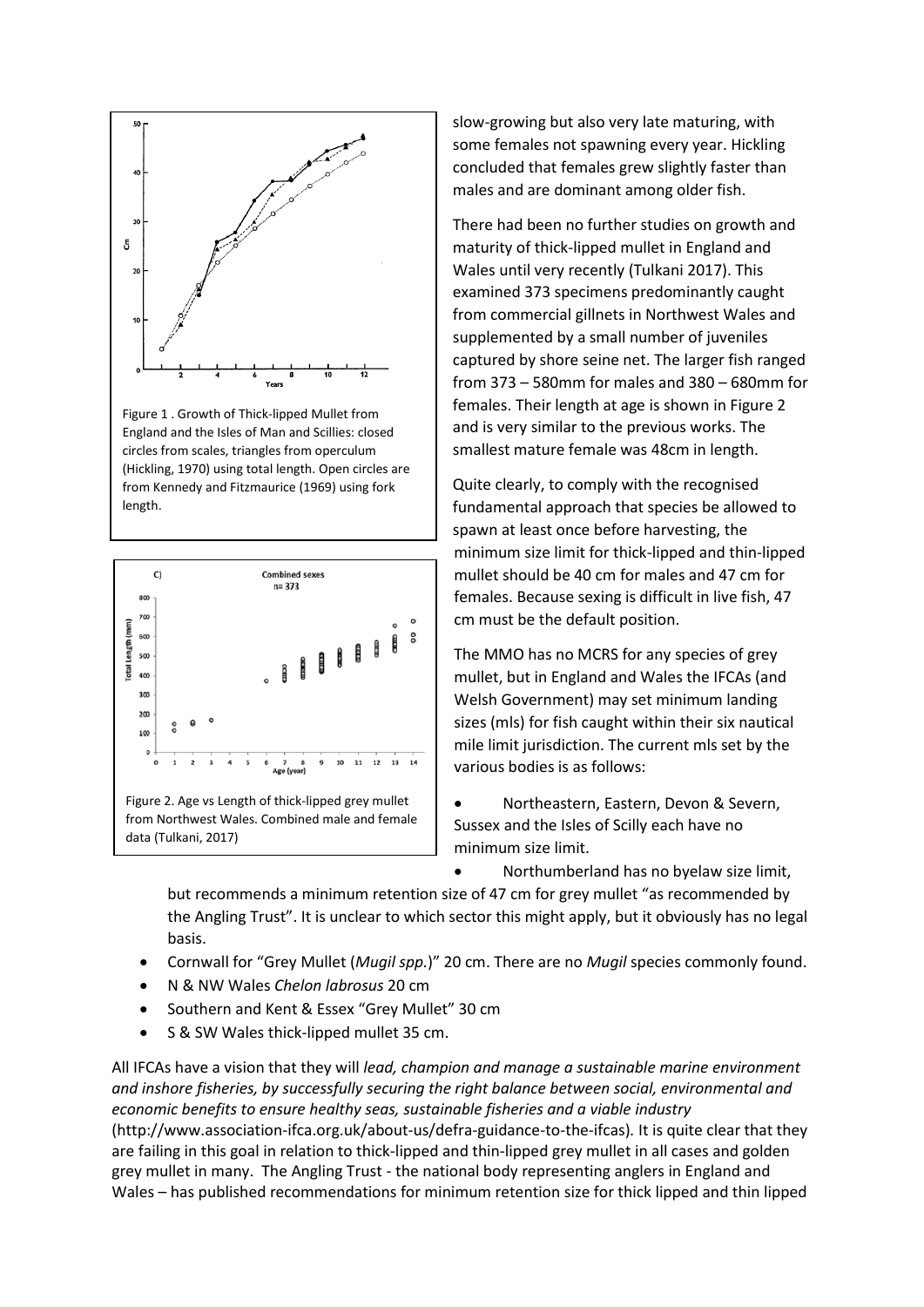grey mullet of 47 cm and for gold grey mullet of 28 cm. The national specialist body for mullet angling, the National Mullet Club, advocate catch and release of all mullet irrespective of size.

#### **3. Stocks of Grey Mullet**

The perceived commercial unimportance of grey mullet has meant that no research into their stock levels has been undertaken in the UK. Grey mullet are experiencing increased commercial pressure especially as a result of the limitations imposed on the bass fishery following their population crash. This has manifested itself in two main ways. Firstly, grey mullet, especially thin-lipped and thicklipped, are residents of inshore areas, especially estuaries and harbours. They are very visible, easy to target and, because of their spiny fins, very vulnerable to capture with monofilament tangle nets. They apparently have a high site fidelity so local populations which have been heavily targeted are very slow to recover. Secondly, in the winter months they tend to aggregate in large numbers for overwintering and pre-spawning in known locations and therefore very vulnerable to pair-trawling, tangle netting and even shore seine nets.

Historically, commercial landings of grey mullet were small; for example between 1923 and 1967 the average was 31t per annum and a maximum of 87t (Hickling 1970). By contrast, Figure 3 shows the







commercial landing of grey mullet by English and Welsh boats into the UK and abroad between 2006 and 2017. The average over the period is 151 tonnes, the peak is 209 tonnes in 2010 after which landings have declined every year to just 81t in 2017. Commercial fishermen have stated that they are increasing their focus on targeting grey mullet as further restrictions are placed on commercial bass fishing. For example, the impact assessment for the proposed netting byelaw by Devon and Severn IFCA stated that *Commercial fishermen expressed a concern that the inability to target bass would place more importance on potential access to stocks of mullet to supplement incomes.* Figure 4 indicates that falling landings have resulted in the market value increasing, again indicating that demand has outstripped supply and that the population of grey mullet is currently rapidly declining.

Thin-lipped and thick-lipped grey mullet may be highly visible in estuaries, harbours and marinas, and there have been many reports of a substantial reduction in numbers sighted in recent years. The NMC has been collating

annual records of members' catches by rod-and-line for over 30 years. Because of the specialist nature of angling for mullet the club has a high proportion of anglers who could be considered expert. It can be concluded that their success rate should be consistent, even increasing, as techniques, equipment and collective knowledge is improved, and that the venues that are fished are broadly the same. Therefore, if the targeted population is stable, the number of mullet landed by members should at worse be constant if not increasing. Instead, as shown by Figure 5, there has been a significant decline – a 30% reduction – most noticeably in the last 10 years. Figure 6 displays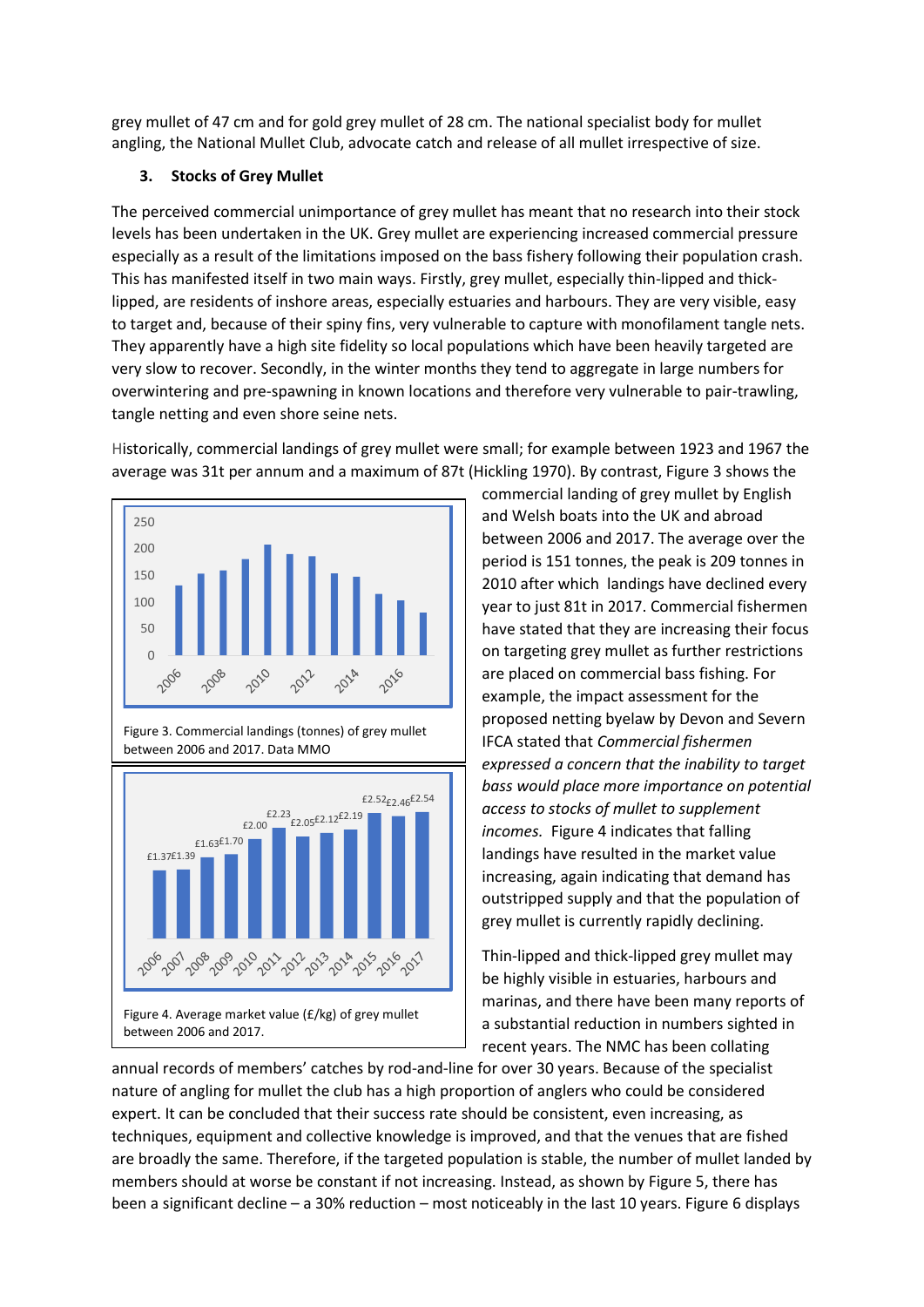

angling success in terms of fish captured per session for thick-lipped grey mullet on the River Camel in Cornwall for the period 2007-2016. This demonstrates a similar – even greater – decline in captures as the national picture.

It has been shown that an indicator of over-exploitation in a fish population is the decline of the average size of individuals (Beverton & Holt, 1957). Figures 7 and 8 show the average weight of individual thick-lipped grey mullet captured with rod-and-line by NMC members in the Southern and Sussex IFCA Regions between 2008 and 2017. All fish captured were returned. The trend is indicated by the dotted lines, and it is evident that the average size of fish fell over the period, a clear indication that the population is over-exploited.

The evidence from visual observation, and decline in average size, commercial landings and recreational rod-and-line angling all indicate that the population of grey mullet has fallen and, inevitably, will continue to do so unless commercial fishing for them is seriously curtailed. Devon & Severn and Cornwall IFCAs have introduced bylaws to control netting within estuaries where both thick- and thin-lipped mullet are targeted. It is essential that other IFCAs follow those leads if grey mullet populations are to be restored. The Marine Conservation Society, the UK's leading marine charity, has recognised the parlous state of the thick-lipped grey mullet population by categorizing their sustainability as "fish to avoid" from eating.





#### 4. **Social and Economic Impact**

Table 1 itemises the commercial landings and value of grey mullet in the different IFCA regions during 2017. The total reported landings was just over 81t with a value of £172k. Southern IFCA, whose area consists of Dorset and Hampshire (including the Isle of Wight) has by far the most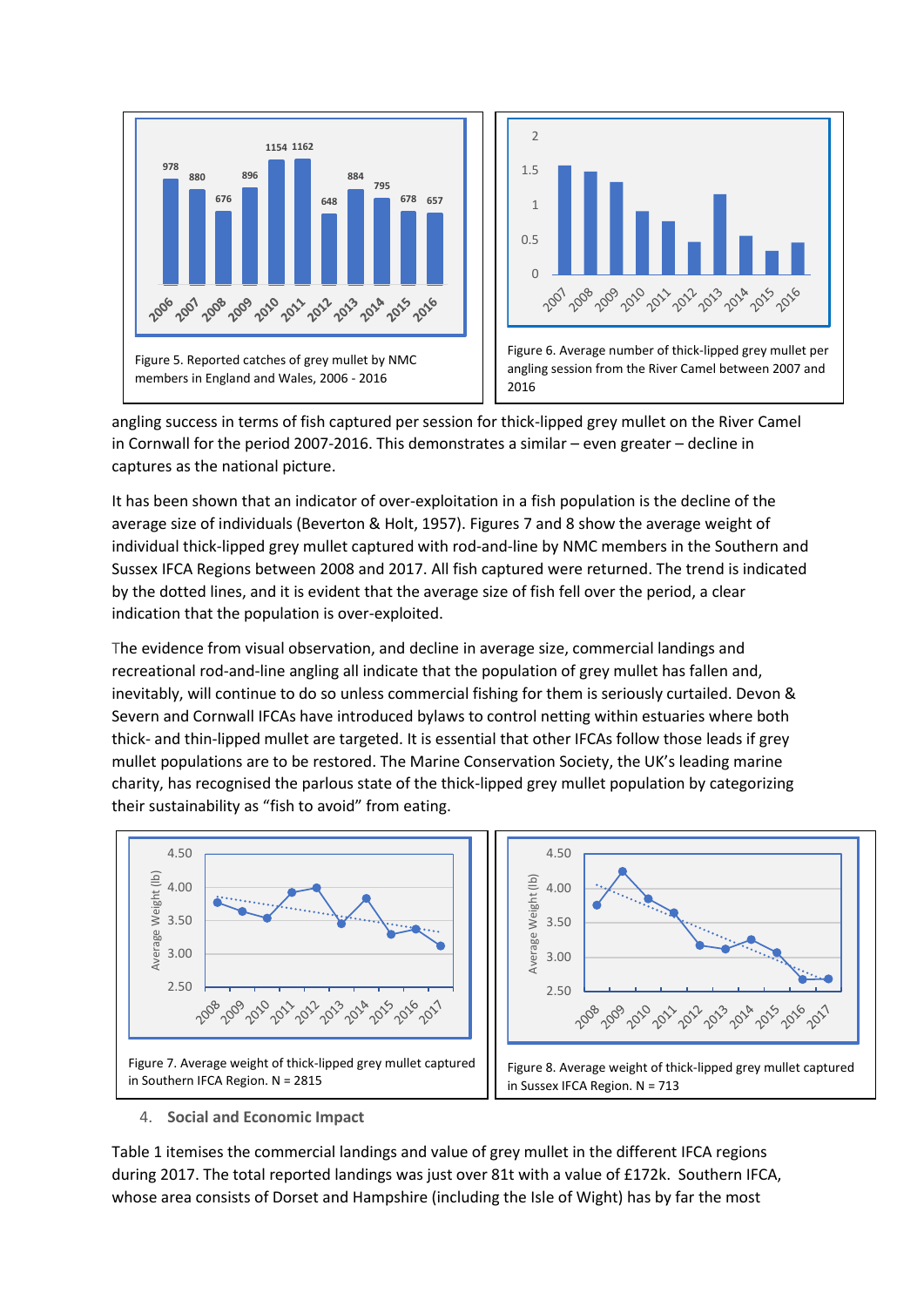| Region                                                               | Landing(t) | Value(£) |
|----------------------------------------------------------------------|------------|----------|
| Cornwall                                                             | 5.521      | 17,281   |
| Devon&Severn                                                         | 7.997      | 20,270   |
| Eastern                                                              | 5.929      | 11,951   |
| Isles of Scilly                                                      | 0.025      | 15       |
| Kent & Essex                                                         | 1.774      | 2,844    |
| North East                                                           | 0.567      | 1,356    |
| North West                                                           | 0.088      | 269      |
| Southern                                                             | 48.888     | 97,209   |
| Sussex                                                               | 5.196      | 10,913   |
| Wales                                                                | 4.979      | 10,010   |
| Table 1. Landings and value of grey mullet in IFCA<br>regions, 2017. |            |          |



Figure 9. Landings and value of Grey Mullet at Poole, 2006-2017

significant fishery. The port of Poole in Dorset had the greatest landings of any port at almost 34t with a value of £62k, mostly from within Poole Harbour. Figure 9 shows the landings and value for grey mullet from 2006 to 2017 landed at Poole. This shows a similar trend to the national data of declining catches and increasing value. The largest landing was some 61t in 2009 and the value rose from as low as 63p per kg in 2006 to £1.83 in 2017, again indicative of a population in decline that is unable to meet current demand. Within Southern, only one boat landed a total annual catch in excess of £10,000 and only four others had catches worth over £2,000. Overall, grey mullet only contributed 1.14% to the total income of U10m inshore fishing vessels. Nationally, they accounted for just 0.03% of total landings in 2015 (MMO data).

The finances demonstrate that grey mullet commercial fisheries cannot be classed as economically or societally important. Commercial fishermen would not be deprived of a large income that they are used to or rely upon and neither is there a great tradition of commercial mullet fishing, they have mostly been considered as an unwanted bycatch, often when targeting bass. What can be concluded is that the grey mullet fishery is extremely fragile and that it is a relatively new fishery that has only developed over the last ten or fifteen years. It cannot be argued otherwise by the commercial fleet as the figures show that they were not actively targeting grey mullet before then in any numbers and so cannot have evidence to the contrary.

Angling for grey mullet can be considered as a specialised activity but has been ranked as the fourth most important shore target species. They are also a "gateway" species for sea angling, attracting many freshwater and junior anglers, and there is an increasing interest in fly fishing for all three species. The high value of recreational sea angling in general was clearly defined in DEFRA's report *Sea Angling 2012 – a survey of recreational sea angling activity and economic value in England.*  There was no breakdown of the economic value of grey mullet angling specifically within that report, but another, *Invest in fish South West*, estimated that in 2005 about £1.5M was attributable to recreational mullet angling by resident anglers in that region, compared to just £37k from mullet landings in Cornwall and Devon & Severn IFCA regions in 2017.

#### 5. **Summary**

The current need for management measures as the consequence to the gross overfishing for bass can be argued in exactly the same way for grey mullet – the factors which make the bass population